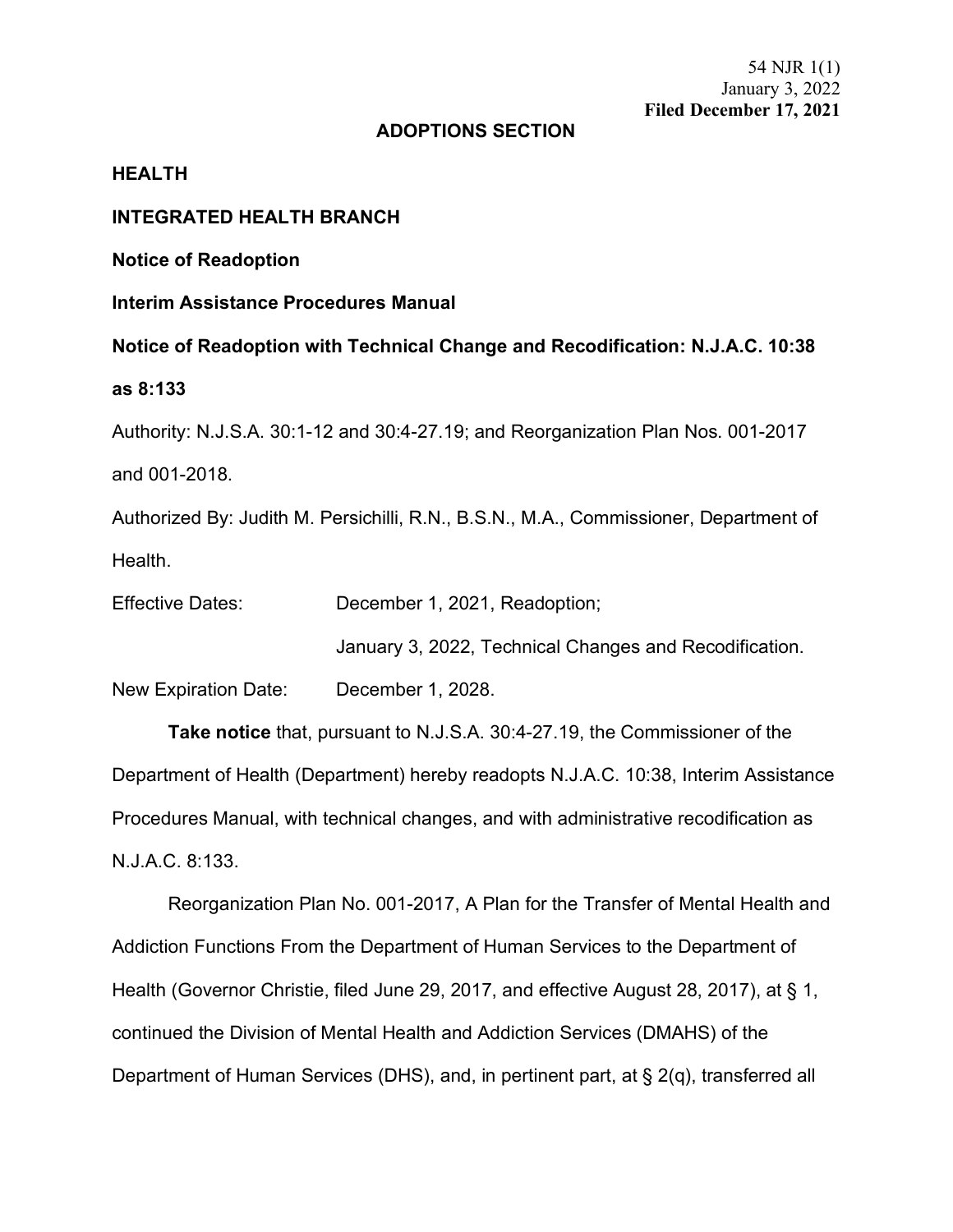aspects of behavioral health to the Department including inpatient programs at Staterun psychiatric hospitals. 49 N.J.R. 2303(a).

Reorganization Plan No. 001-2018, A Plan for the Transfer of Certain Mental Health and Addiction Functions From the Department of Health to the Department of Human Services (Governor Murphy, issued June 21, 2018, effective August 20, 2018), at § 1, continued the functions, powers, and duties exercised by DMHAS with regard to the operation and administration of the State psychiatric hospitals in the Department of Health. 50 N.J.R. 1517(a).

N.J.S.A. 30:4-27.19 (the Act) empowers the chief executive officer of a State or county psychiatric facility to authorize the payment of interim financial assistance to discharged patients for living expenses, pending determination of public benefits entitlements, when this assistance is necessary and appropriate pursuant to rules that the Commissioner promulgates. The Act directs that discharged patients are to reimburse the psychiatric facility for all interim financial assistance provided when the patients receive their public benefit entitlements.

The DHS originally promulgated N.J.A.C. 10:38, Interim Assistance Procedures Manual, in 1981 to implement the Act, 13 N.J.R. 220(d); 412(c), and has readopted the chapter repeatedly over the decades since. N.J.A.C. 10:38 establishes eligibility standards and appeal processes for the Interim Assistance program. Participation in the Interim Assistance program enables a State psychiatric hospital patient who is clinically ready for discharge to receive financial assistance for living expenses while waiting for the Social Security Administration (SSA) to process the patient's application for Social Security Income (SSI).

2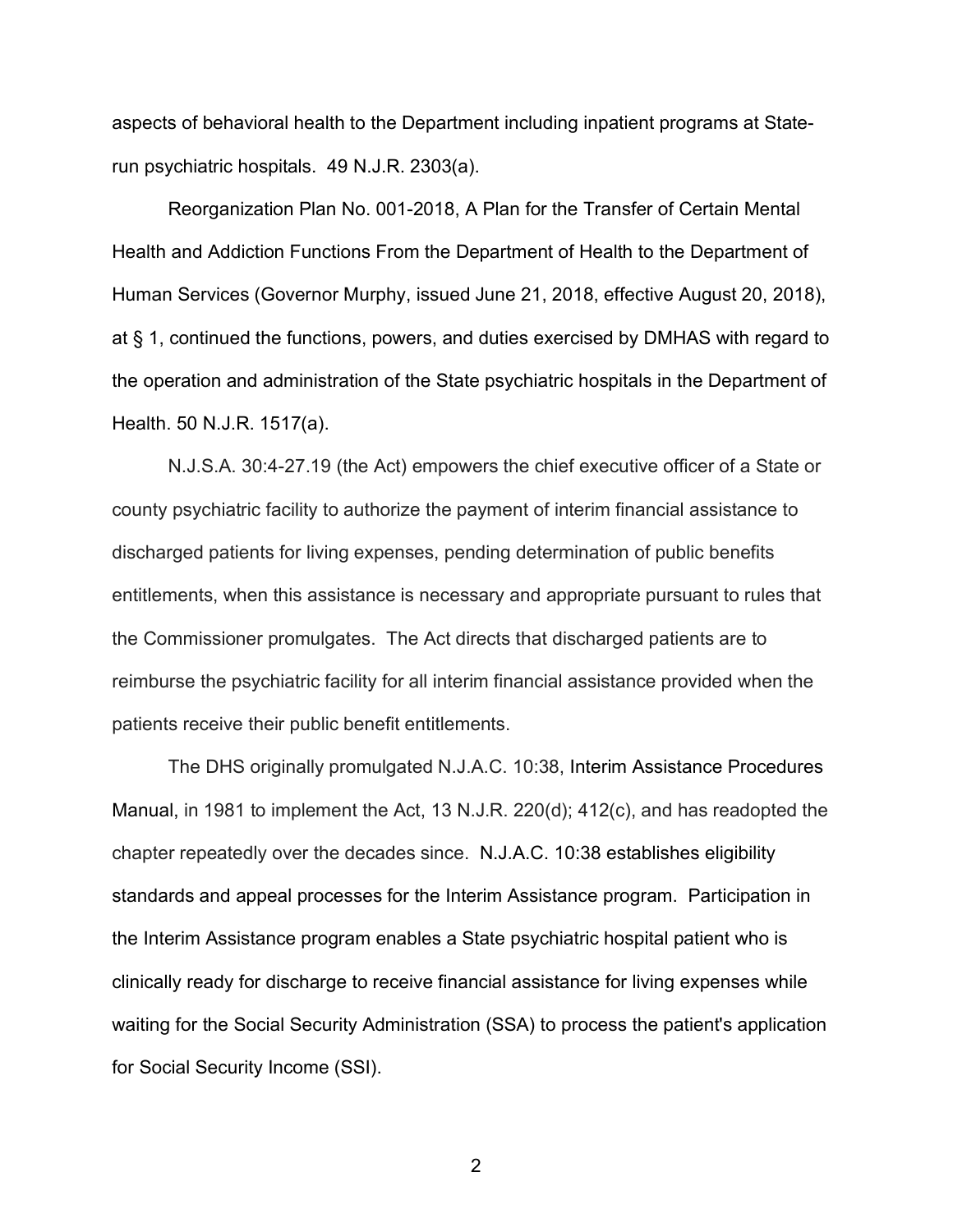N.J.A.C. 10:38 was scheduled to expire on April 24, 2021. Pursuant to Executive Order Nos. 127 (2020) and 244 (2021) and P.L. 2021, c. 103, any chapter of the New Jersey Administrative Code that would otherwise have expired during the Public Health Emergency originally declared in Executive Order No. 103 (2020) is extended through January 1, 2022. Therefore, this chapter has not yet expired and the 30-day filing date pursuant to N.J.S.A. 52:14B-5.1.c has not yet occurred, therefore, pursuant to Executive Order No. 244 (2021), and P.L. 2021, c. 103, this notice of readoption is timely filed.

Subchapter 1, General Provisions, describes the program, its purpose and authority, and defines words and terms used throughout the chapter.

Subchapter 2, Interim Assistance Eligibility, provides criteria for determining client eligibility or ineligibility for the program.

Subchapter 3, Interim Assistance Case Processing, allocates organizational roles and responsibilities.

Subchapter 4, Interim Assistance Payment Procedures, outlines procedures for authorizing and terminating payments.

Subchapter 5, Medicaid Coverage for Interim Assistance Clients, describes the interaction between the Medicaid program and the Interim Assistance program.

Subchapter 6, Appeal Procedures, describes the various procedures and responsibilities for monitoring client income and resources.

Subchapter 7, Client Income and Resource Monitoring, outlines procedures and responsibilities for monitoring client income and resources.

The Department is developing a rulemaking to revise, update, and reorganize existing N.J.A.C. 10:38, and anticipates filing this rulemaking with the Office of

3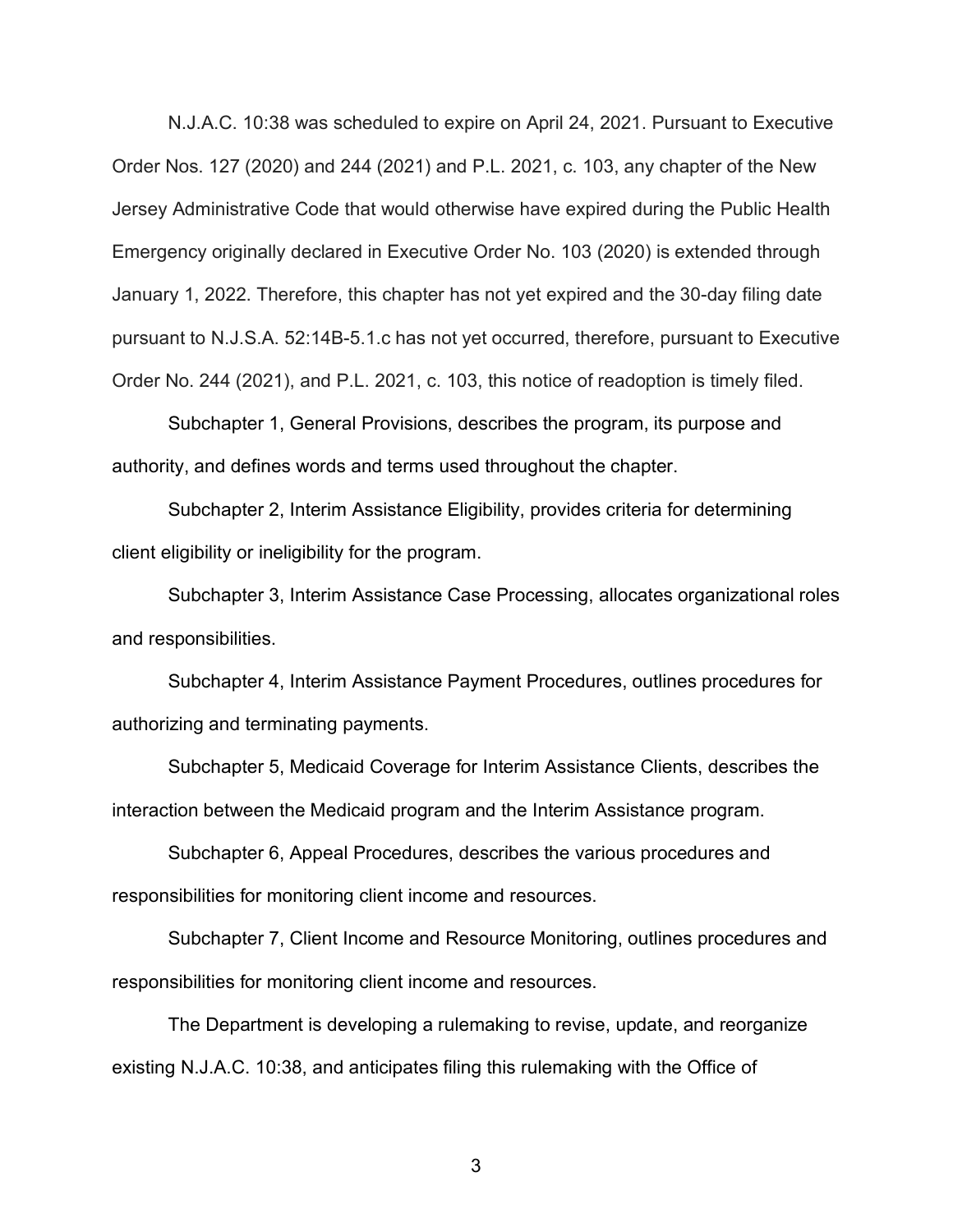Administrative Law for processing in the ordinary course. However, the Public Health Emergency that Governor Philip D. Murphy declared in Executive Order No. 103 (2020), on March 9, 2020, necessitated the reallocation of many Department personnel and resources to pandemic response activities, complicating ongoing efforts to streamline licensure procedures for facilities providing mental health services and collaborate with the Department of Human Services to update existing rules. Therefore, the Department will not be able to finalize the anticipated rulemaking prior to the expiration of existing N.J.A.C. 10:38.

The Commissioner has reviewed N.J.A.C. 10:38 and has determined that, pending the finalization of the anticipated rulemaking described above, the existing chapter remains necessary, proper, reasonable, efficient, understandable, and responsive to the purposes for which the DHS originally promulgated it, as amended and supplemented over time, and should be readopted and recodified as N.J.A.C. 8:133. Therefore, pursuant to N.J.S.A. 52:14B-5.1.c(1), N.J.A.C. 10:38 is readopted as N.J.A.C. 8:133, and shall continue in effect for seven years.

The Department is making a technical change to correct a spelling error.

**Full text** of the technical change follows (additions indicated in boldface **thus**; deletions indicated in brackets [thus]):

#### CHAPTER [38] **133**

### INTERIN ASSISTANCE PROCEDURES MANUAL

SUBCHAPTER 1. GENERAL PROVISIONS

Recodify existing 10:38-1.1, 1.2, and 1.3 as **8:133-1.1, 1.2, and 1.3** (No change in text.)

4